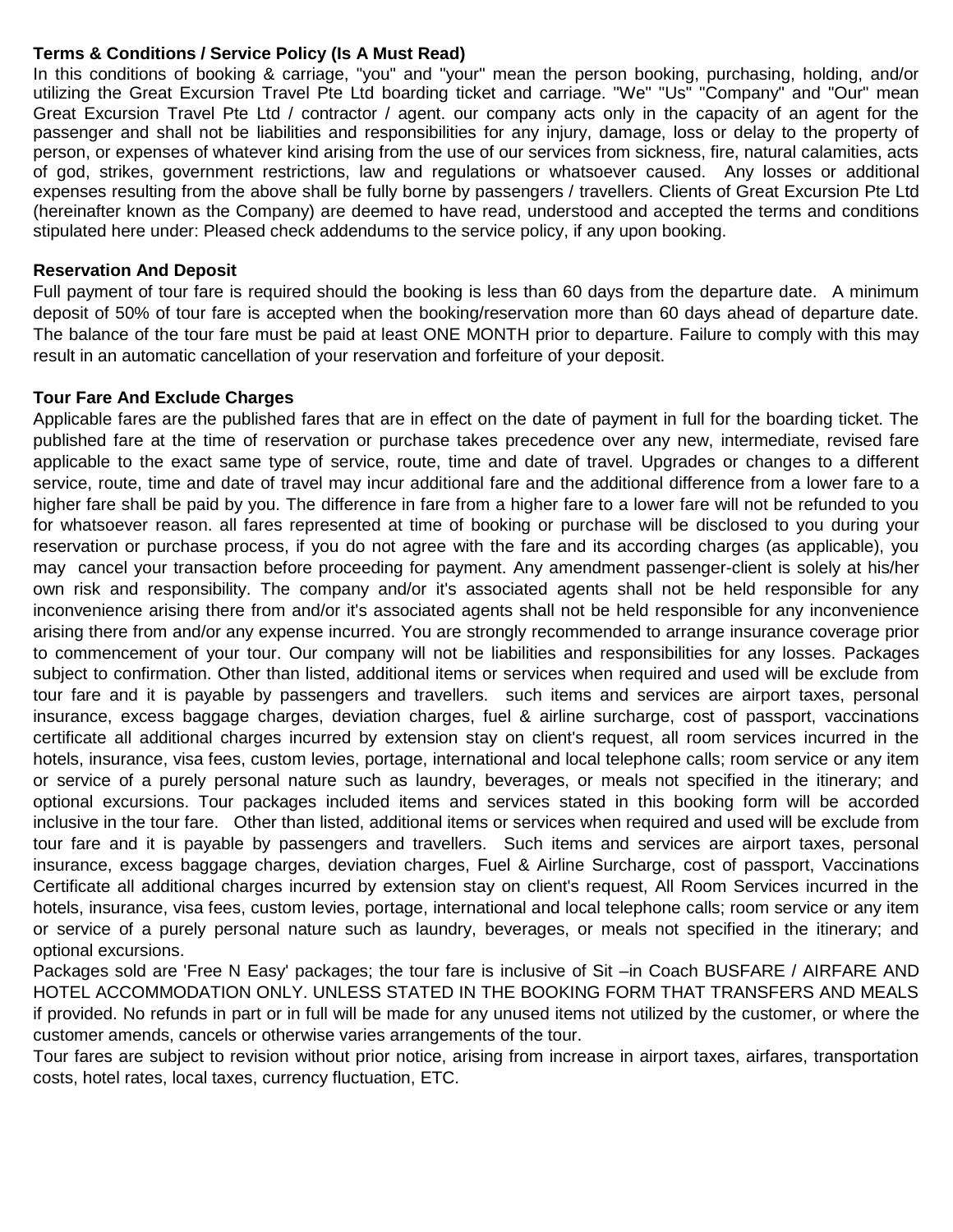## **Hotels**

All hotels and bed are Base on run of house (ROH) no selection nor request. You are to abide to all hotels official check in time upon arrival. The company will not bore any liabilities and responsibilities for additional charges incurred by you guest during the stay.

## **Flight**

Strictly No Cancellation And Amendments. The company will not bore any liabilities and responsibilities for Cancellation And Amendments as a Third Party Agent to all flight centre.

## **Extension Of Stay**

In the case of extension stay at the client's request (self-extension) on and upon tour commencing, the extension of stay is permitted and at your own expense for all costs and charge due the extension. Existing items/services unused will be forfeited. Reversion to the original tour schedule is not permitted, once a request for an extension of stay is acted upon and arrangements are finalised prior to departure. The fare shall not include any additional charges of such extended stay. No refund in partial or full for unused service.

### **Amendment Fees**

If you decide to purchase the boarding ticket, or make change to your confirmed boarding ticket, including travel, meal or seat, you agree to pay the fee and charges imposed.

the fee and charge imposed includes but not limited to, issuance, handling, processing, and other miscellaneous charges assessed by us represent, among other things, the costs we incur in providing our service, goods and carriage to you. All fees and charges applicable to your transaction is displayed during your purchase process and if you do not agree to pay the fee and charge associated with your transaction, you may cancel your transaction before proceeding for payment. Refund process will take up to 30 days from the issue date.Per amendment to an existing booking will apply in addition to any charges imposed by transport operator, hotels, ground operators or airlines. An amendment does not constitute a transfer to another tour wherein cancellation fees shall apply. In the event of after amendment, any balance amount after all amendment and additional charges will be forfeited by the Company. Refer table below.

### **Cancellation By Customers Charges**

Customers are allowed to cancel any reservation in writing, at any time prior to the departure date. However cancellation fees will be applied and the cancellation fee is computed based on the length of notice period prior to departure date. Please refer to terms of payment and cancellation charges in the tour brochures or invoice. Where such charges are not specified in the relevant brochures, including trip cancellation irrespective of visa rejected by the Embassy or any other specified reasons the following shall apply. Refer table below.

| Cancellation Charges For Packages /<br>Coach       | Amendment Charges Package                                                    | Amendment Charges For Coach<br><b>Only</b> |
|----------------------------------------------------|------------------------------------------------------------------------------|--------------------------------------------|
| Upon Confirmation: 25% of tour fare<br>(FORFEITED) | Upon Confirmation: SGD \$100 Per   Upon Confirmation: 25% of tour<br>lPerson | llfare                                     |
| 8 to 14 days: 75% of tour fare<br>(FORFEITED)      | 8 to 14 days: SGD \$200 Per<br>Person                                        | lless than 3 days: No Amendment            |
| less than 7 days: 100% of tour fare<br>(FORFEITED) | less than 7 days: No Amendment                                               |                                            |

Prior to date of departure -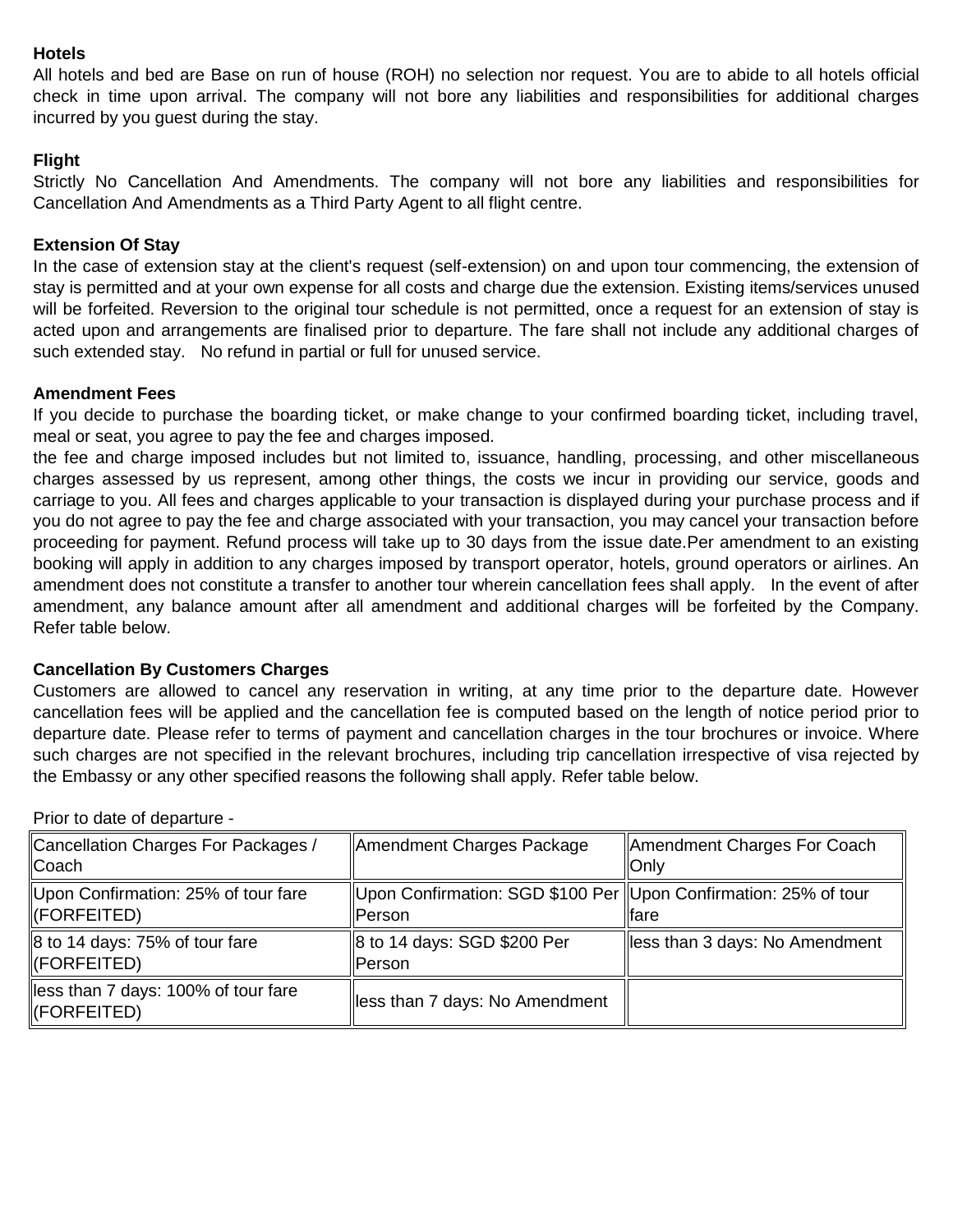# **Refund Policy**

with condition that one or more items or services of the tour package cannot confirm and cannot able to stipulate with another or due to not agreed by booking person, the Company will refund the tour fare amount to passengers and travellers.

No refund or reduction of the tour fare will be made to a client who does not part-take in any meal, sightseeing, or does not utilise the accommodation provided, during the course of the tour.

In the event of vehicle breakdown due to unforeseen circumstances, with reasonable waiting time (max. 5 hours) for another replacement to come, should this time exceeded, the fee charged for current service (individual component) will fully refunded. Demand for full refund of total amount of tour packages and service will not be entertained unless with supportive reasons and evidence. The company reserves the right to replace the vehicle with any type mode of transport arrange by the company. All items in the coaches are meant for the comfort of the passengers, any deface of amenities, or not working well, and the company will not be held responsibility.

From the received of the refund request order issued by staff of the Company, the process for refund will take up to 30 days from the issue date. The Refunded amount will be posted to passengers address or self-collect if preferred. Should passengers do not receive the mentioned payment cheque after 6 weeks; passengers may call to our office to check the outcome. Refunded amount will be issue in one cheque to the booking person's name. Unless the claiming person being not the booking person to proof that the tour fare amount is paid by him/her.

### **Travel Documents Requirement**

Valid international passport (validity period at least six months from the date returning to Singapore) travel visas (if any) are required. Ample time must be given to us for the application or visas. For National Service men and Reservists, it is your responsibility to ensure your own eligibility for exit permits.

### **Important For Water Activities**

All participants through Great Excursion Travel Pte Ltd do so entirely at their own risk, and we, our servants and agents are not liable or responsible in any way for any damages, personal injury or the loss of life which may occur.

Travel to and from, island resorts and participation in, sea sports and sea activities, like swimming, snorkelling, diving, speed boat rides, jet skiing, sailing, canoeing, water skiing, parasailing and fishing is not without risk arising from accidents and other factors beyond our control. Possible Hazards, including (but not limited to) accidents in the sea, arising from participating in such sea activities are: bad weather and storms, collision between crafts, with moving or stationary objects ; inability to stay afloat or swim, difficulties with strong currents; encounters with sea animals, injuries insects, or corals, and other dangerous forms of sea life.

It is of virtual importance that you recognise and accept these terms, and before we accept you on any of our programmes, we require you to sign below on this notice to acknowledge that you are aware of the hazards and dangers, that you participate at your own risk and of our disclaimer of liability as aforesaid.

## **Travel Insurance**

You are strongly recommended to arrange insurance coverage prior to commencement of your tour. Our company will not be Liabilities and Responsibilities for any losses.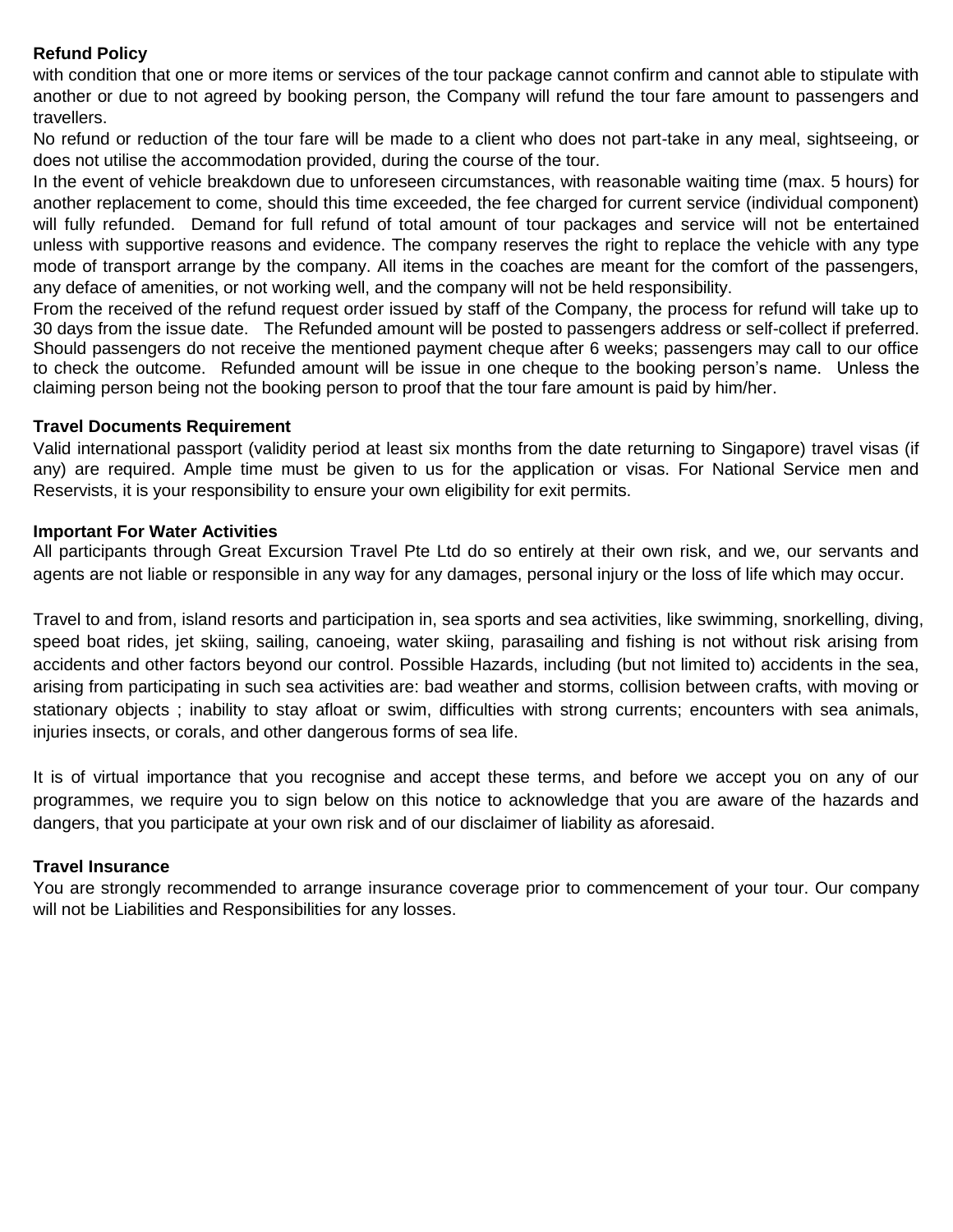## **Bus Coach And Seating Arrangements (Vehicles)**

Child below two (2) years may travel free of charge provided the child is accompanied by an adult, however no seat will be allocated solely for the child. For children two (2) years and above, you are required to purchase a boarding ticket under regulation. Seating arrangement are generated by our company computer system, single and double seats will be included. Strictly no selection and request are allowed or entertained. Changes to a van or coaches at the immigration are required when necessary in all parts of Malaysia. Coaches via by either Woodland or Tuas. Driver will decide at time of departure. Coach is based on sit-in coach basis. Sit in coach (SIC) means you join other clients signed up for tour of the day in the same coach. The coach will pick up clients from different hotels/locations, and at end of day drop clients off at selected hotels/locations. Some time is lost with the pickups and drop offs. in the event of vehicle breakdown due to unforeseen circumstances, with reasonable waiting time (max. 5 hours) for another replacement to come, should this time exceeded, the fee charged for current service (individual component) will fully refunded. Demand for full refund of total amount of tour packages and service will not be entertained unless with supportive reasons and evidence. The company reserves the right to replace the vehicle with any type mode of transport arrange by the company. all items in the coaches are meant for the comfort of the passengers, any deface of amenities, or not working well, the company will not bore any liabilities and responsibilities for additional charges incurred by you guest during the trip. Be early at correct assemble place for every departure (at least 30 Minutes before departure). Maximum 5 mins waiting time for late comer passengers / travellers may be granted with condition. Late comers will need to take their own way to either catch up with the vehicle or other mode of transport to their destination. The company will not be liable and responsible for any charges or cost to such arrangements. Maximum waiting time at the immigration is 30 minutes should in any case exceed. Passengers own arrangement to destinations. Our company is not liable to any accident or any incidents occur during the journey of our coaches, Pleased do seek your insurance company for advice and we strongly advice passenger to purchase your insurance before commence the journey.

Under LTA & STB regulations, Malaysia Tour Coaches are NOT allowed to pick up Singapore Travellers from Singapore to Malaysia. Penalty will be charged for violating the rules. Singapore Tour Operators are required to engage Singapore Registered Tour Buses (with permit to enter Malaysia) to convey Traveller from Singapore to JB. Changes of Buses in JB Custom (via Woodlands or Tuas) are required.

\*Bus Coach is based on Sit-in Coach Basis. Sit In Coach (SIC) means you join other clients signed up for tour of the day in the same coach. The coach will pick up clients from different hotels/locations, and at end of day drop clients off at selected hotels/locations. Program is more structured, sometime is lost with the pickups and drop offs.\*

Seating arrangement for bus coaches are done by the computer system, requesting for certain seat requirements cannot be entertained. Finalisation of the seat numbers will be generated by the system. In the event when no seat numbers given either being free seating or group tour, for convenience of all members of the group, passengers is requested to rotate their seating arrangements on the tour coach during the period of the tour. Please co-operate when called upon to do so by the tour leader or guide.

Should there be difficult and uncooperative tour passengers and travellers on board the vehicle, whose act and conduct which any staff of the Company (bus captains, tour guide, tour leader and coordinator) deems it to be unreasonable and detrimental to the self-being interest, enjoyment and safety of other passengers and travellers in the smooth running, in general, the acting staff has the discretion to deal with such persons as he/she deem it. Including demanding involved person and its members to leave the vehicle or rejects them to continue with the tour group.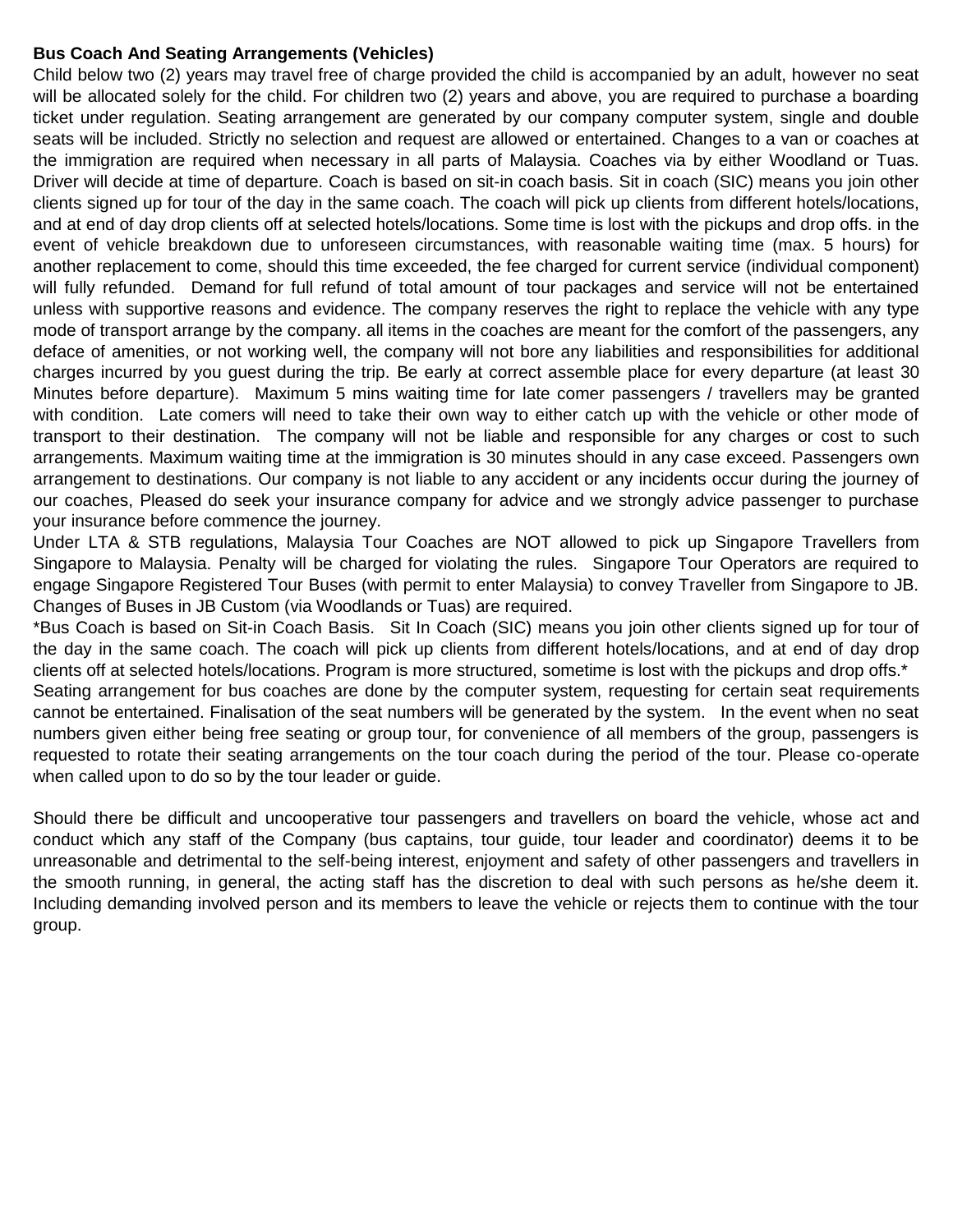## **Passengers Liabilities And Responsibilities**

All documents issued by the company to passengers and travellers should be retained till destination and tour complete, at all times ready for inspection when requested during the tour or upon collection of other vouchers and documents. All lost items found will keep Maximum for 30 days only at our lost and found counter, thereinafter will be dispose according.

Be early at correct assemble place for every departure (at least ½ hour before departure). Maximum 5 mins waiting time for late comer passengers / travellers may be granted with condition. Late comers will need to take their own way to either catch up with the vehicle or other mode of transport to their destination. The company will not be liable and responsible for any charges or cost to such arrangements. MAXIMUM WAITING TIME AT THE IMMIGRATION IS 30 MINUTES Should In Any Case Exceed. Passengers Own Arrangement to Destinations. Bring Passport And Carry All Items For Clearance, Do Not Leave Anything Behind. Dutiable, Controlled & Prohibited Goods Enquiries from Any Authority Are Advice

Each passenger / travellers is only allowed to carry 2 reasonable sized baggage's each not exceeding 10 kilos in weight or non-standard sized baggage will be rejected and it is passengers and travellers responsibilities to find their own ways to ship or transport excess weight baggage and large/odd sizes baggage at their own expenses and cost. The Company will not entertain any claims and refund of items and services or claims to transport such baggage.

Under all travelling countries law and act, illegal and restricted items are not permitted to be carried on board the vehicles, once discovered, the involved person shall face all consequences, also demanded to leave from the vehicle. No compensation or claims from the company for such action.

Seating Arrangement All 2 + 1 Seating Coaches Are Generated By Our Company Computer System, Single And Double Seats Will Be Included. Strictly No Selection And Request Are Allowed Or Entertained. Changes To A Van Are Required When Necessary In All Parts Of Malaysia. Child (2 Years Old And Above Need To Purchase A Seat, Under Regulation. Via, Coaches Via By Either Woodland Or Tuas. Driver Will Decide At Time Of Departure.

All Hotels And Bed Are Base On Run Of House (ROH) No Selection Nor Request. All Hotels Official Check – In Time Is 3.00 Pm, Check – Out Time Is 12.00 Pm.

We reserve the right to change, amend, insert or delete any of the terms and conditions, or policies contained in the documents, as the case may be, without prior notice. This Voucher Is To Be Utilized Only ONCE. Packages Subject To Confirmation. Unutilised Voucher Is Non-Transferable, Non-Refundable, Non-Returnable, Non-Extendable, Non-Reroutable & Non-Replaceable

## **The Company's Liabilities And Responsibilities**

Great Excursion Pte Ltd and its agents, acts only in the capacity of an agent for the passenger and shall not be liable for any injury, damage, loss or delay to the property of person, or expenses of whatever kind arising from the use of our services from sickness, fire, natural calamities, acts of god, strikes, government restrictions, law and regulations or whatsoever caused. Any losses or additional expenses resulting from the above shall be fully borne by passengers / travellers.

Tour is current at the time of publication and is subject to changes without prior notice due to currency fluctuations, increase in fare cost of all various agent and supplier. Company Reserved the Right to Change or Amend The Price And Itineraries Without Prior Notice. Immigration And Custom Clearance Is Your Own Responsibility To Ensure Your Own Eligibility And Documentation To Travel To Any Countries. Enquiries From Any Authority Are Advice. Make Sure Passports Are Stamped Before Leaving Counter.

The Company and/or its associated agents act only as agent for the transportation companies, hotel contractors and other principals. Documents, tickets and vouchers are issued subject to those terms & contracts under which these services are provided.

Individual person participating in any tour or holiday organised by the Company and/or it's associated agents is liable in every respect to carrying his/her own risk of which the Company and/or it's associated agents shall not be responsible to any person in the event and as a result of the following:

- 1) Inaccuracy in, miss-description of, or charges to any tour or it's itinerary
- 2) Additional expenses incurred due to illness of clients, delays or change of air flight or any transport, mode of service, weather, strikes, civil commotion, war, accident, or other causes.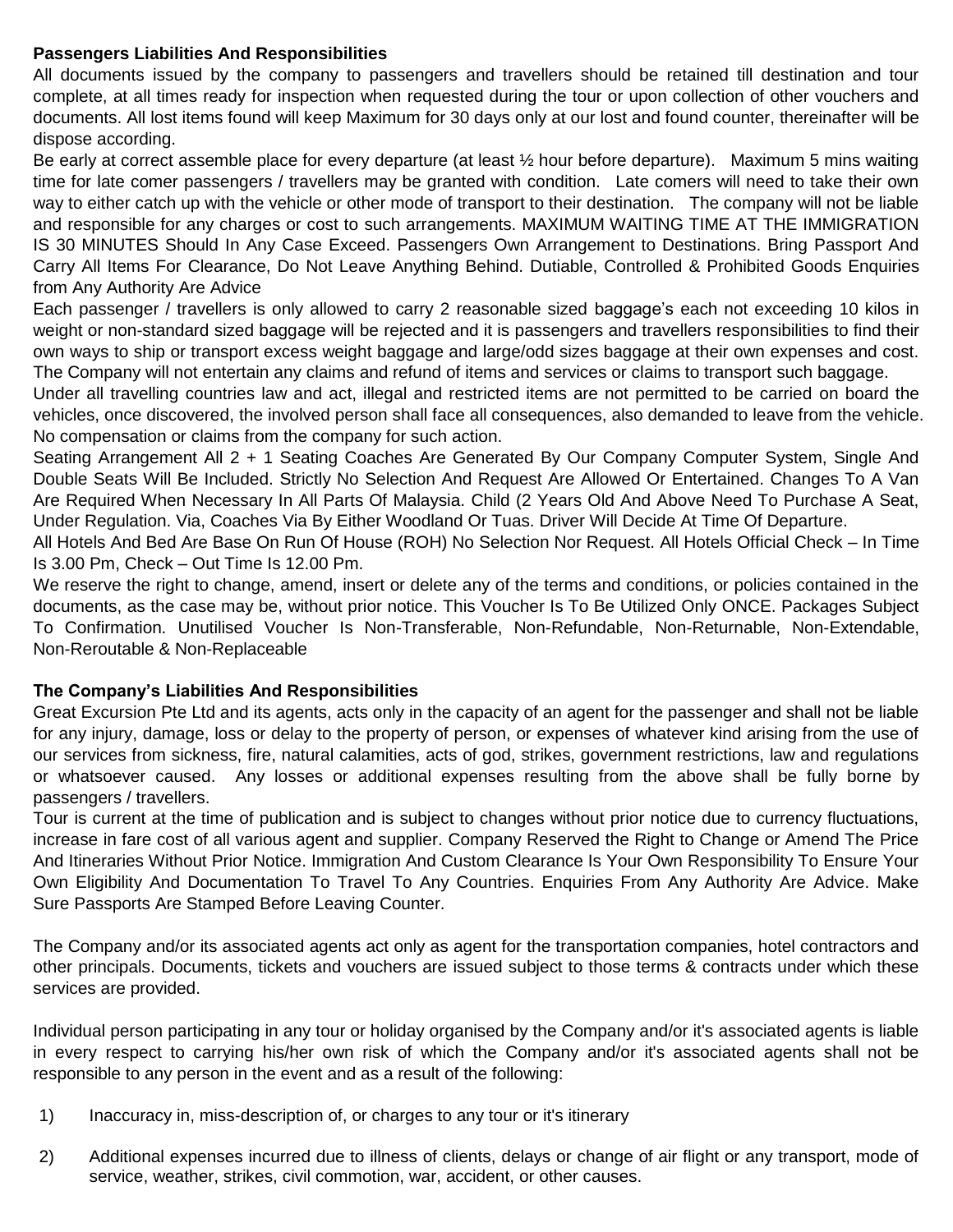- 3) Loss of or damage to baggage or personal effects and travel document. It shall be the responsibility of the client to effect insurance if he/she so desires.
- 4) Deportation or refusal of entry by Immigration Authorities of a client resulting from invalid or improper travel documents, possession of unlawful items, or behaviour of activities which are considered subversive by the foreign government concerned, or for any other causes.

In any way necessary, the Company and/or it's associated agents reserve the right to alter or modify with or without prior notice the itinerary, travel arrangements, hotel accommodation, flight or any transport carrier schedule, or in circumstances over which the operators have no control.

The Company reserves the right to cancel or withdraw at any time bookings made by or on behalf of clients of which the Company shall not be liable for such withdrawal or cancellation except that money paid by such clients to such bookings shall be refunded. Should there be any difficulty or uncooperative client whose act and conduct during a tour, the tour leader (if one is assigned) deems to be unreasonable and detrimental to the environment, interests, well-being and safety of the other tour members and the smooth-running of the tour in general, the tour leader shall have full discretion to deal with such a client as he/she (the tour leader) deems fit including requiring such client to leave the tour. The decision of the tour leader in this respect is final and the Company shall not make refund for any uncompleted portion of the tour.

## **Payment Mode**

Payment may be made in CASH, NETS, CHEQUE. Cheque will only be accepted if presented to the company at 7 working days prior to departure date. All payment will be in Singapore Dollars, admistration fees 3% applied to Credit Card Payment.

Booking Invoice and Vouchers once issued as per itinerary is valid only for the particular journey stated, non-endorsable, non-reissuable, non-negotiable and non-reroutable. Any alteration on the routing or change of date of travel by the passenger-client is solely at his/her own risk and responsibility. The Company and/or it's associated agents shall not be held responsible for any inconvenience arising there from and/or it's associated agents shall not be held responsible for any inconvenience arising there from and/or any expense so incurred. Booking Made Payment Successful, Strictly No Any Form Of Cancellation Or Amendment And Non Transferable Nor Refundable, If Lost Or Stolen Are Non Replaceable.

Passenger named below has read and understand the agreement above and represents the rest of passengers that he/she has book for to agree to the terms and conditions mentioned above. Or Signing On The Booking Form Provided. Check All Booking Name, Date, Time & Destination Etc...Are In Order Before Leaving.

These Terms of Use may be revised or a updated from time to time. The revised or updated Terms of Use will be posted on the Site and your continued use of the Site shall be deemed and construed as your conclusive and binding acceptance of the revision or updated terms. For Your use of this site is conditional upon your acceptance and compliance with these terms and conditions contained in this document and any other notices accepted by you on this site. By entering this website, you agree to be bound by these site terms and conditions. By accessing or using the Site, you agree to be legally bound by these Terms of Use. In addition, of particular and service(s) added, offered or provided to you through the Site, may be subject to additional guidelines and/or rules. In such an event, all such guidelines and/or rules shall be deemed incorporated in these Terms of Use by reference. The company may also offer other services that are governed by different terms of service / terms of use. Use of such other services shall accordingly be subject to such different terms of service / terms of use.

Terms and Conditions for All Promotion, Packages, Attractions Voucher, Tours, Coaches all specified in this website and content.

All promotion are subject to the following: Discounts is / are valid on new bookings with the Company only. Subject to availability. All offers are subject to deposits or full payments, please check with the Company for more info. For all promos, booking, payment and cancellation conditions apply. Prices are subject to change due to currency fluctuation. Different discounts will have different validity dates. Please speak to the Company advisor for more details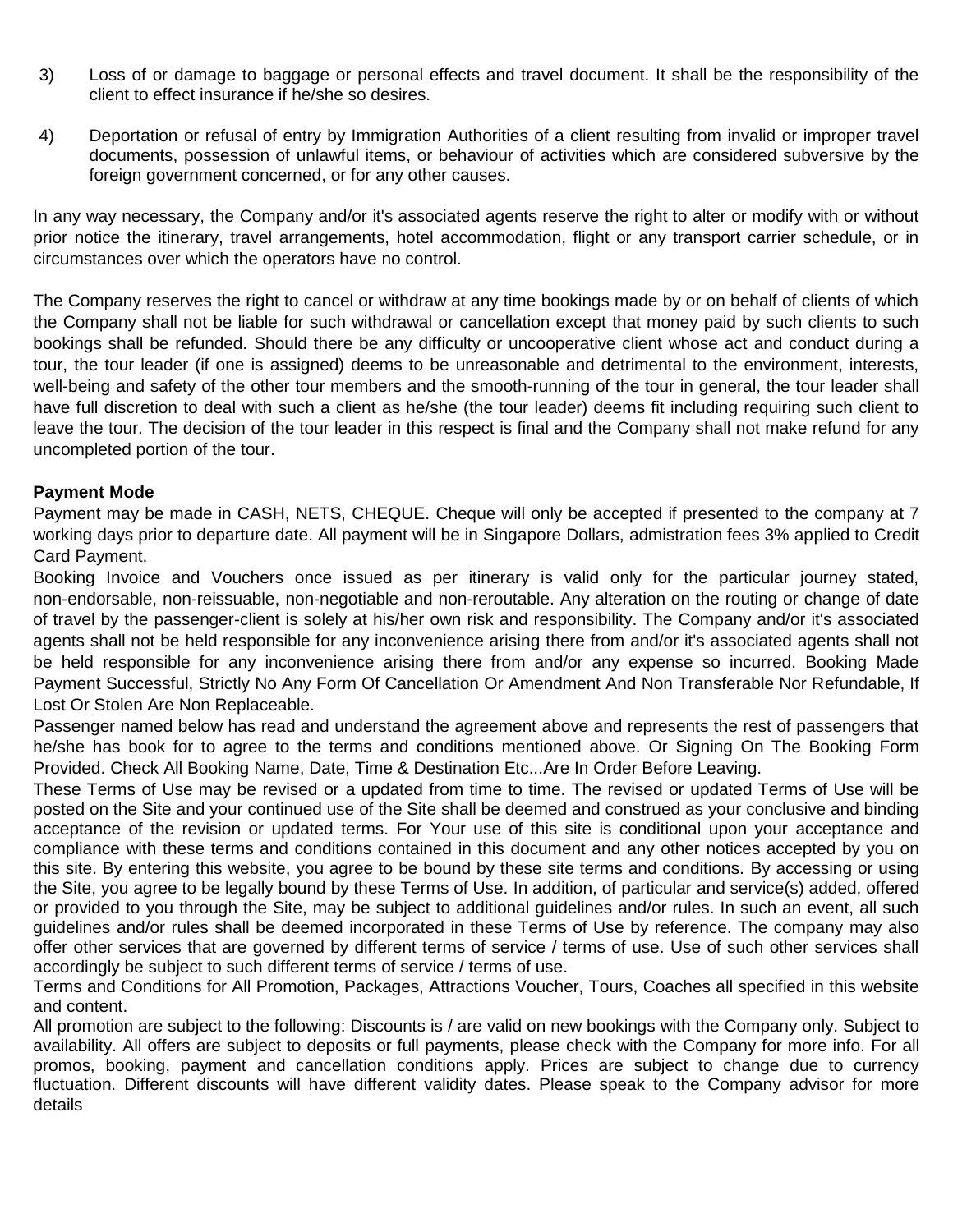## **Right to Refuse / Luggage / Behavior / Travel Document / Fraud / Medical Conditions:**

We reserve the right without prior notice to refuse you and your luggage from carriage on our coach for whatsoever reason that we deem justified in reasons, Carrying of contraband, illegal substances, fragile or oversize/overweight luggage surfboards, foldable bicycles or any item of irregular dimension., unruly behavior, drunkenness or any other behavior that we deem as affecting other passengers' comfort or safety; The payment of your fare is fraudulent; The booking of our seat has been done fraudulently or unlawfully or has been purchased from a person not authorized by us; The itinerary or booking or confirmation slip is counterfeit or fraudulently obtained; The itinerary has been altered by anyone other than us or our authorized agent, or has been mutilated (in which case we reserve the right to retain such documentation); You are unable to produce a valid, physical and legible boarding ticket for the intended travel. The boarding ticket constitutes as the prima facie evidence of the contract of carriage between us and the boarding ticket holder. You are deemed medically unfit to travel and may pose a health threat to other passengers on board at the absolute discretion of our company; should there be more luggage beyond our storage capacity, we will prioritize luggage with the Complimentary Luggage Tags. Should there be not enough storage space, we have the right to refuse to carry luggage with Additional Purchased Luggage Tags. In such event, we will refund you with the purchase price of the Additional Purchased Luggage Tags. There shall be no refund of your ticket fare. If the luggage is very large or heavy which our Coach Captain finds it difficult to load and unload into our storage space. It is deemed by us to be unsuitable to transport the luggage for any reason. We strongly advised customers against placing any item that is heat-sensitive, fragile, perishable or valuable in the luggage compartment. You are responsible to ensure your luggage (and its contents) is secured and safe during its placement in the luggage compartment or anywhere else on board on our coach. We are not responsible for any loss of your luggage or belongings on board the coach or in the luggage compartment. Please take care of your belongings at all times and kindly stand by during the unloading to claim your luggage and to prevent your luggage from being claimed by a third party. All unclaimed items, luggage and voucher will be Disposed or Forfeited after 30 days from departure date.

### **Consequences Of Refusal Of Carriage:**

The company will not bore any liabilities and responsibilities for refusal of carriage guest. Strictly no refund.

### **Travel documents:**

you are responsible to ensure that valid and required travel documents, including the relevant passports, valid visas and/or identification, are carried with you for the journey. If you are denied entry/exit, held up at the immigration for the country you are travelling to, from or over, we will not be held responsible for the mentioned and reserve the right to continue the journey. We are not responsible for the consequential or incidental loss, cost, and fee incurred by you as a result of this (see visitors' entry regarding further information on travel documents, regulations and requirements). bring passport and carry dutiable, controlled & prohibited goods enquiries from any authority are advice

### **Restriction on use**

This Site is provided for your personal, non-commercial use only. You may and not allowed to copy, reproduce, republish, frame, post, upload, distribute, transmit or modify in anyway all or any part of the material contained on this Site, unless expressly authorised in writing by the Company or under any applicable statute. You must not transmit or attempt to transmit any data, code or other material of any kind to this Site that contains a virus or other harmful component.

### **Access to the site**

the Company does not warrant that any access to this site will be uninterrupted, or that the services offered on the site will be error-free. We reserve the right to change or discontinue any feature on this Site, hours of availability and equipment or software required for access. The Site and Services provide you with opportunities to link to, or otherwise use, sites and services offered through or by third-party(ies). Using of these third-party services is subject to terms posted by these third-party(ies). We have no control over any third-party site or service and we are not responsible for any changes to all any third-party service or for the contents thereof, including, without limitation, any links that may be contained in or accessible through such third-party service. These links are provided solely as a convenience to you. You will need to make your own independent judgment regarding your interaction with these third-party sites or services. Our inclusion of advertisements for, or links to, a third-party site or service does not constitute an endorsement.

### **Links**

You acknowledge that the inclusion of links in this website is not intended as an endorsement or recommendation of the linked site or the content of such sites, and the Company accepts no liability for loss of any kind arising from the information on any linked site. You should read carefully the privacy policy and terms and conditions that appear on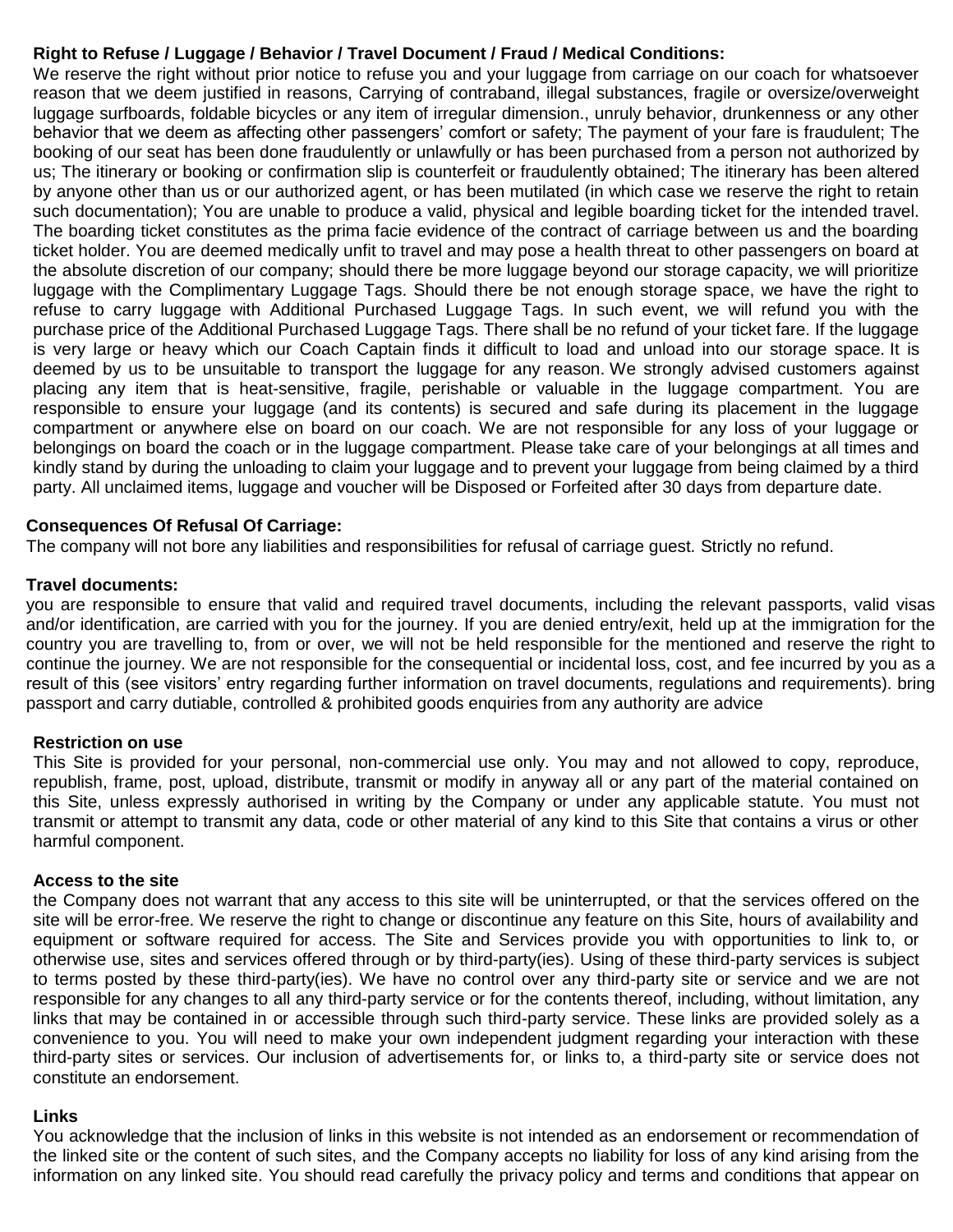any site linked to the Company website as the Company is not responsible for any practices on linked sites. The company makes no representation or warranty, whether express or implied (to the extent permitted by law): (a) as to the use, security, accuracy, reliability, non-infringement, satisfactory a quality or fitness for any particular purpose of the Site; or (b) that the use of the Site will be uninterrupted and free of any viruses or bugs.

## **Liability**

To the fullest extent permitted by law, the Company disclaims all liability and responsibility for any all direct or indirect loss or damage which may be suffered by you using this site, or relying on anything contained in or omitted from this site. In NO event shall the company or any of its affiliates or related corporations be liable for any loss, injury, damage, claims, costs or expenses of any kind arising from any error, omission, interruption, deletion, defect, delay in operation or transmission, computer virus or other harmful elements, communication line failure, breach of contract, tort, negligence, defamation, copyright infringement, breach of intellectual property right or any other cause of actions.

### **Copyright**

NO part of this website may be reproduced, reused, retransmitted, adapted, published, broadcast or distributed for any commercial purpose whatsoever without the Company prior written permission. All content and materials on the Site are the exclusive property of the company or its content suppliers, and may be downloaded or printed for your own personal and non-commercial use only. All copyright notices on downloaded or printed material must be retained. Save as specifically permitted here, you may not copy, reproduce, distribute, republish, repost, modify, transmit, make available to the public, adapt, create a derivative work or otherwise use or exploit any content on the Site in any way or for any purpose without the express written permission of the company or its content suppliers. In addition, you may not distribute or make available any part of the Site over any other website or any network.

### **No warranties**

The Site may be provide facilities on the Site to permit you to submit any contribution (including but not limited to any text, graphics, video and/or audio content, and other materials or information) ("Submissions") to the Company or to the Site directly. You are solely responsible for your own Submissions, and the company only acts as a passive conduit for the online distribution and publication of your Submissions. And all information are provided on an as is basis without any warranties of any kind. The Company disclaims all warranties. The Trade Practices Act and all corresponding state and territory legislation implies and prohibits the exclusions, restriction and modification of such terms. Except as provided in these terms, all warranties express or implied are any way excluded. In any event any liability under any implied warranty is limited to providing you with the goods or service. If you submit or provide any personally identifiable information through the Site, you acknowledge and consent to the Company collecting and using such information for various purposes, including without limitation, verification and record of your personal particulars, comparing it with information from other sources, to communicate with you and/or to send you information and promotional material about our company or third party organisations selected by us.

## **Security**

The Company will take reasonable steps to protect the information on this Site from illegal, harmful or inappropriate use, modification or alteration. To the fullest extent permitted by law, the Company disclaims all liability and responsibility for any direct or indirect loss or damage which may be suffered by you as a result of any illegal, harmful or inappropriate use, modification or alteration of the Site. To comply with any request from any third party or any order of court or directive from authorities investigating any alleged offence, misdeeds and/or abuse or for the purposes of taking legal action against any users for breach of these Terms of Use.

### **Reliance on information**

The information on this site is provided in good faith, but you should not rely on it without making your own independent assessment of it. To the extent permitted by law, the Company gives no warranty as to the accuracy, currency, reliability or completeness of any information contained on this site.

### **Communication facilities**

The Site contains an electronic forum and other communication facilities, which provide for feedback by users to the Company, real-time interaction between users (including individuals referred to as guests and experts) and other electronic messaging and notice services.

It is a condition of your use of any Communication Facility and your access to the Site that you do not do any of the following: restrict or inhibit any other user from using or enjoying any Forum; post or transmit any unlawful, threatening, abusive, defamatory, obscene, vulgar, pornographic, profane or indecent information or material of any